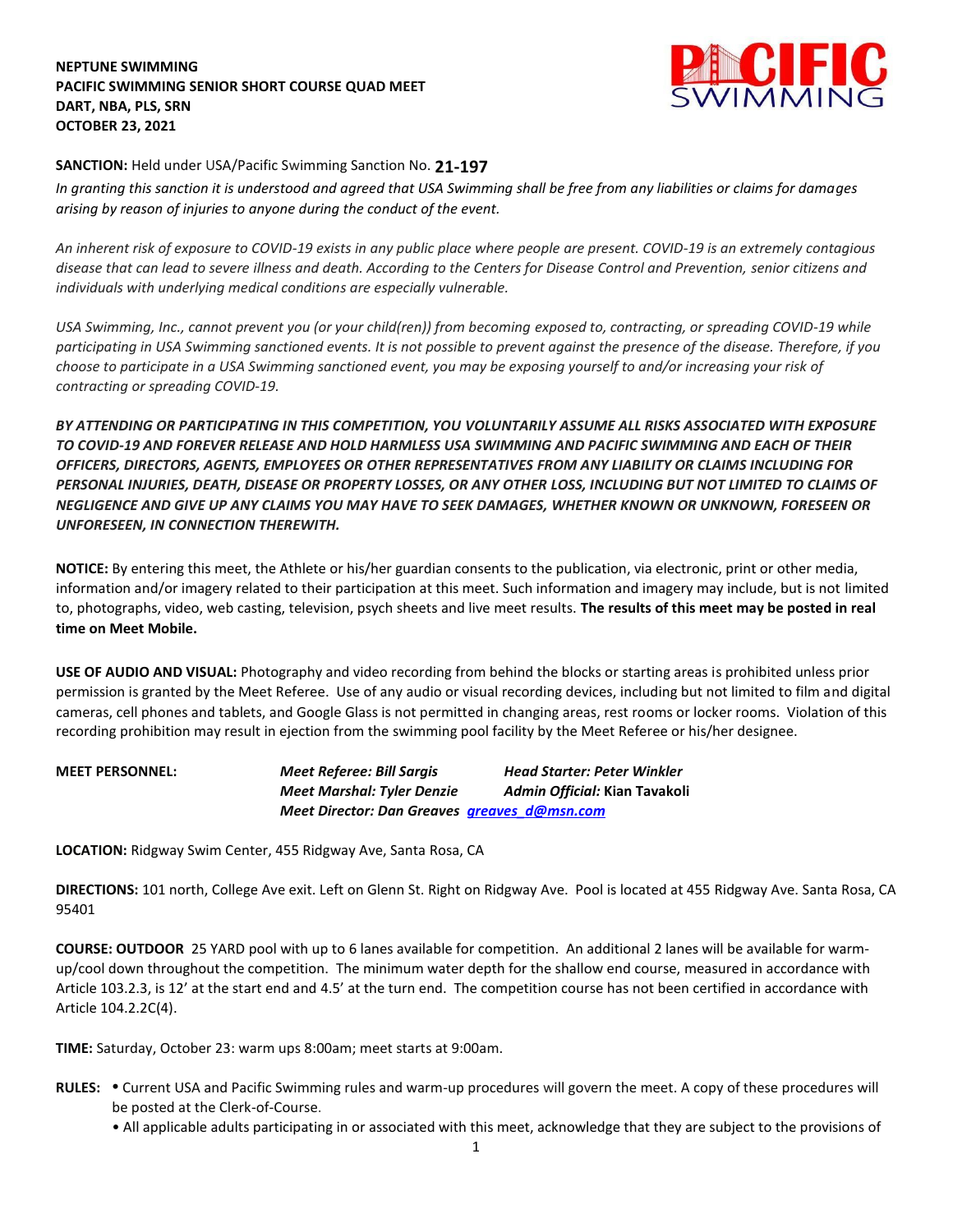the USA Swimming Minor Athlete Abuse Prevention Policy ("MAAPP"), and that they understand that compliance with the MAAPP policy is a condition of participation in the conduct of this competition.

- All events are timed finals.
- All events will swim fast to slow.
- Athletes may compete in **MAXIMUM 3** events per day.

**•** If local conditions warrant it the Meet Referee, with the concurrence of the Meet Director, may require a mandatory scratch down. Immediate cash refunds will be made for any mandatory scratches.

• **All Coaches and Officials must wear their USA Swimming membership cards in a visible manner.** 

**•**The local facilities' guidelines, restrictions and interpretation of the local public health guidelines shall be followed at this meet. All applicable Sonoma County, City of Santa Rosa, and State of California Public Health requirements for protection against COVID-19 will apply. The Meet director and Meet Referee may remove any individual who does not comply.

**UNACCOMPANIED ATHLETES:** Any USA Swimming Athlete-Member competing at the meet must be accompanied by a USA Swimming Member-Coach for the purposes of Athlete supervision during warm-up, competition and warm-down. If a Coach-Member of the Athlete's USA Swimming Club does not attend the meet to serve in said supervisory capacity, it is the responsibility of the Athlete or the Athlete's legal guardian to arrange for supervision by a USA Swimming Member-Coach. The Meet Director or Meet Referee may assist the Athlete in making arrangements for such supervision; however, it is recommended that such arrangements be made in advance of the meet by the Athlete's USA Swimming Club Member-Coach.

**RACING STARTS:** Athletes must be certified by a USA Swimming member-coach as being proficient in performing a racing start or must start the race in the water. It is the responsibility of the Athlete or the Athlete's legal guardian to ensure compliance with this requirement.

**RESTRICTIONS:** • Smoking and the use of other tobacco products is prohibited on the pool deck, in the locker rooms, in spectator seating, on standing areas and in all areas used by Athletes, during the meet and during warm-up periods.

- Sale and use of alcoholic beverages is prohibited in all areas of the meet venue.
- No glass containers are allowed in the meet venue.
- No propane heater is permitted except for snack bar/meet operations.
- All shelters must be properly secured.
- Deck Changes are prohibited.

• Destructive devices, to include but not limited to, explosive devices and equipment, firearms (open or concealed), blades, knives, mace, stun guns and blunt objects are strictly prohibited in the swimming facility and its surrounding areas. If observed, the Meet Referee or his/her designee may ask that these devices be stored safely away from the public or removed from the facility. Noncompliance may result in the reporting to law enforcement authorities and ejection from the facility. Law enforcement officers (LEO) are exempt per applicable laws.

• Operation of a drone, or any other flying apparatus, is prohibited over the venue (pools, Athlete/Coach areas, Spectator areas and open ceiling locker rooms) any time Athletes, Coaches, Officials and/or Spectators are present.

- Spectators will be allowed.
- **ELIGIBILITY:** Athletes must be current members of USA Swimming and enter their name and registration number on the meet entry card as they are shown on their Registration Card. If this is not done, it may be difficult to match the Athlete with the registration and times database. The meet host will check all Athlete registrations against the SWIMS database and if not found to be registered, the Meet Director shall accept the registration at the meet (a \$10 surcharge will be added to the regular registration fee). Duplicate registrations will be refunded by mail.

• Meet is open only to qualified athletes registered with **Davis Aquatic Racing Team, North Bay Aquatics, Pleasanton Seahawks and Santa Rosa Neptunes**. Athletes who are unattached but participating with **Davis Aquatic Racing Team, North Bay Aquatics, Pleasanton Seahawks and Santa Rosa Neptunes** are eligible to compete in their designated session. • Entries with **"NO TIME" will be ACCEPTED.**

• Athletes with a disability are welcome to attend this meet and should contact the Meet Director or Meet Referee regarding any special accommodations on entry times and seeding per Pacific Swimming policy.

• Athletes 19 years of age and over may compete in the meet.

• The Athlete's age will be the age of the Athlete on the first day of the meet.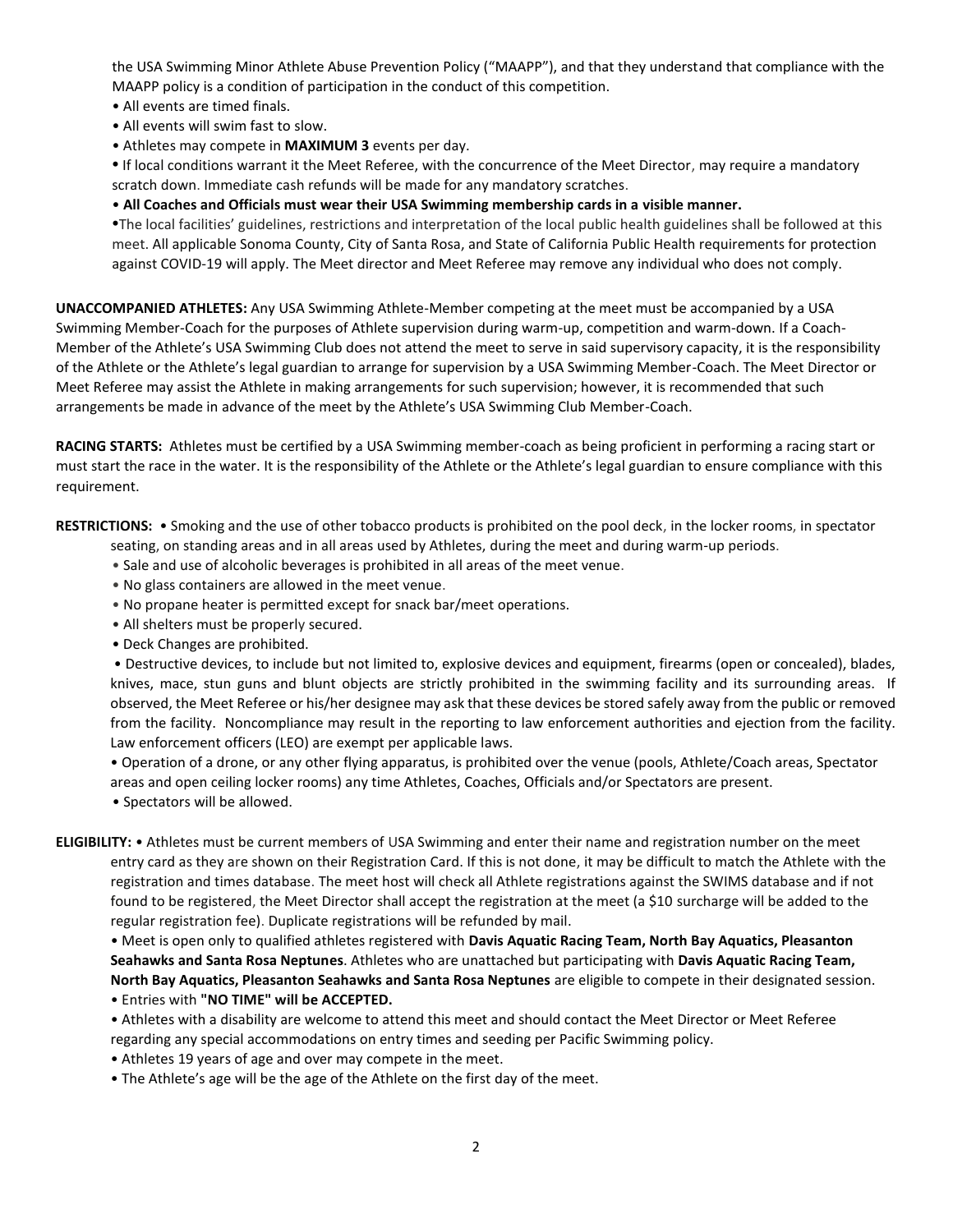**ENTRY FEES:** A flat fee of \$50 will be charged for all participants. Full payment (single team check) shall be submitted by mail or by hand to Dan Greaves by the start of the meet.

**ENTRIES:** A Hy-Tek entry file must be submitted by **Sunday, October 17, 2021**. Request a confirmation of receipt to ensure deliver of email/file. Send the meet entry to Dan Greaves at greaves d@msn.com.

## **Make check payable to**: **Neptune Swimming Mail entry fee to**: **Dan Greaves PO Box 317 Santa Rosa, CA 95402**

**CHECK-IN:** The meet shall be pre-seeded. Athletes shall report to the bull-pen area at their scheduled time for each event.

**SCRATCHES:** Any Athletes not reporting for or competing in an individual timed final event that they have checked in for/entered shall not be penalized.

**AWARDS:** None.

**ADMISSION:** Free.

**MISCELLANEOUS:** No overnight parking is allowed. Facilities will not be provided after meet hours. Facilities will not be provided after meet hours. Spectators will need to remain outside of the pool facility and will not be allowed to set up chairs or personal shade

**MINIMUM OFFICIALS:** At least four days prior to the start of the meet, meet management (Meet Director and/or Meet Referee) shall contact a representative from each club participating in the meet, and provide a preliminary inventory of the officials that club is required to provide for each session. Each club shall, by the start of the meet, provide to the Meet Director or designee a list of Officials who have agreed to represent that club during each session of the meet. At the meet, meet management shall conduct an inventory of officials, and shall compare the number of athletes entered in each session by each club with the number of officials present representing each club. If meet management certifies that a club has not provided sufficient officials for any session of the meet in accordance with the table below, excluding finals in a prelims and finals meet, the club shall be fined \$100 per missing official per session of the meet.

| <b>Club Athletes entered in session</b> | <b>Trained and carded Officials requested</b> |
|-----------------------------------------|-----------------------------------------------|
| $1 - 10$                                |                                               |
| $11 - 25$                               |                                               |
| $26 - 50$                               |                                               |
| 51-75                                   |                                               |
| 76-100                                  |                                               |
| 100 or more                             |                                               |